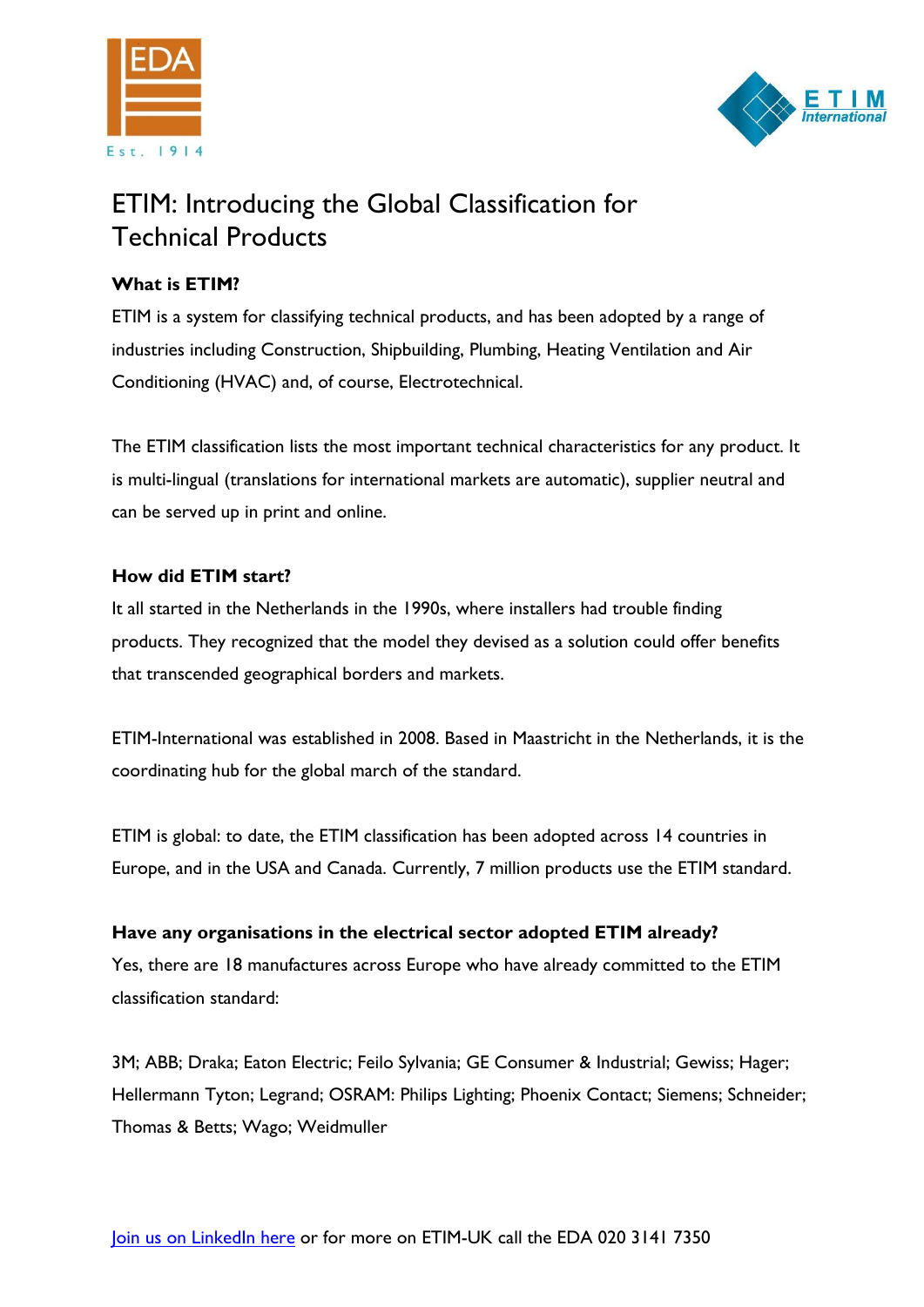



#### **Why is ETIM important for the supply chain?**

There is a mass of product information cascading through the supply chain, from manufacturer to wholesaler and from there through to printed brochures and websites, with no agreed guidelines for what that product information contains.

For example, the information could include a mix of:

- Physical characteristics
- Performance
- Estimating data
- Part numbers and GTIN codes
- Commercial info, such as packing units, pricing and discount codes
- Compliance
- Marketing: images, video, logos, promotional product descriptions, and so on

The manufacturer needs to supply product information to their wholesaler clients, but there is no sector-wide standard for the content and format of that data. Manufacturers vary hugely in the comprehensiveness of the data they can provide: ranging from the barest pricing information at one end of the scale, through to BIM-enhanced datasheets and 3D objects at the other.

Each wholesaler has to deal with these varying levels of information, turning them into content which can help drive sales.

#### **Why is the EDA championing ETIM for the UK?**

The licenses for ETIM are only available to non-commercial organisations. Across Europe, the in-country trade associations have championed the introduction of the ETIM standard. In the UK, the EDA holds the ETIM license.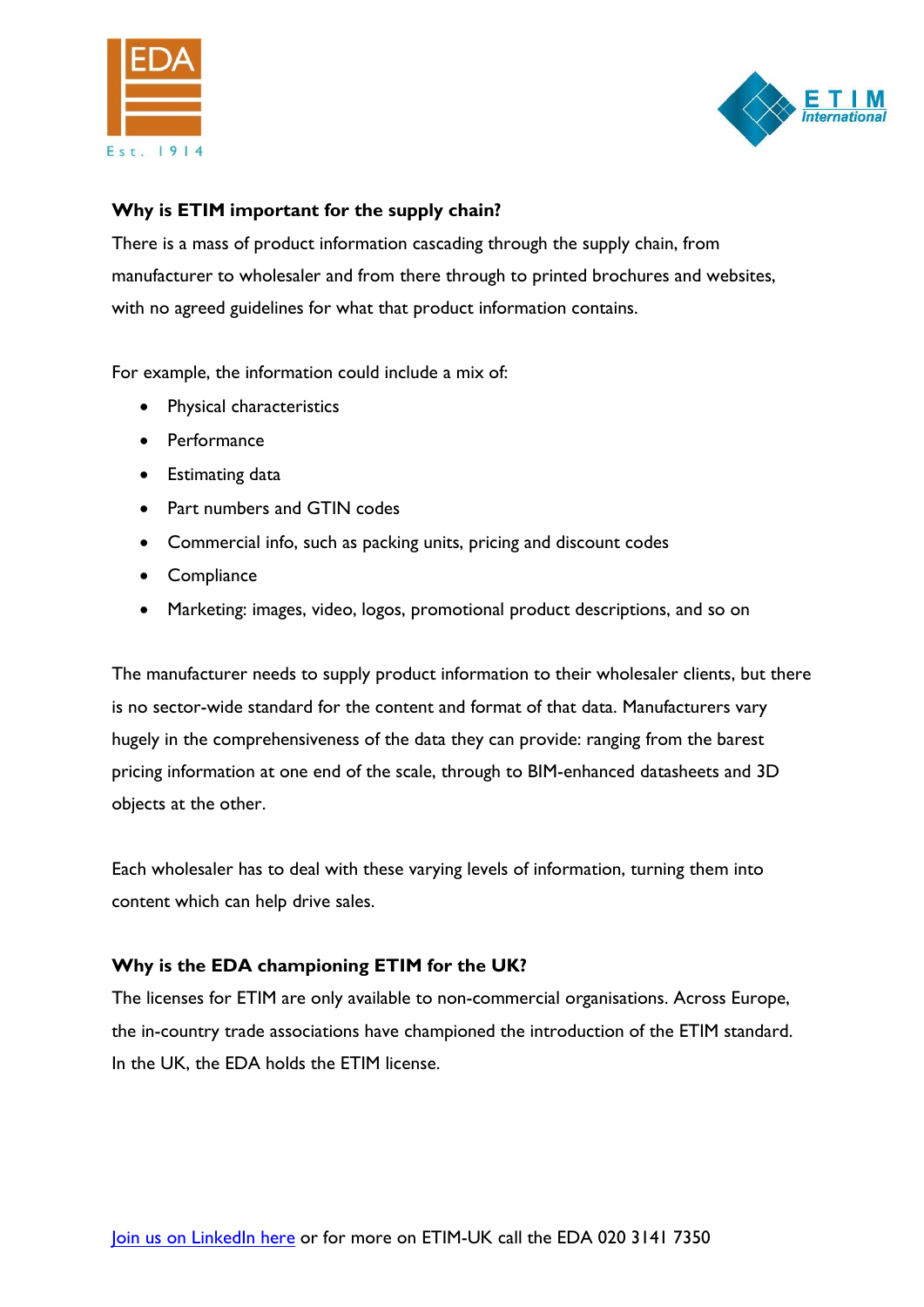



#### **Is ETIM a database?**

No, it is a classification standard first and foremost. If the UK electrical supply chain adopts the ETIM classification, however, one option to be explored is a central database to manage the UK's ETIM product data.

# **How long might it take for the UK to adopt ETIM?**

Certainly this is a huge undertaking. At this stage we are working to at a phased journey, along the following lines:

# **Phase 1 (to June 2017): spreading the ETIM message and identifying partners**

- EDA presentation programme to manufacturers and wholesalers and their key teams
- Listening to feedback
- Establishing Standardization Committees for each product stream, with members drawn from manufacturer and wholesaler organizations

# **Phase 2 (June 2017 – June 2018): getting to grips with the data**

- Standardization Committees agree product classifications
- Moving to one ETIM model
	- o ETIM aligned supply chain
	- o Wholesaler systems ready to receive ETIM data
	- o Manufacturers systems ready to send ETIM data
- Quality and quantity of data improves
- Explore central database options

# **Phase 3 (June 2018 – June 2019): focus on data quality and quantity**

- Introduce Data Quality Standards & Awards
- Ongoing improvements to quality and quantity of data
- Database options agreed and implemented

#### **Advantages at a glance**

Smooth transfer of data through the supply chain to the customer

[Join us on LinkedIn here](https://www.linkedin.com/showcase/11056375) or for more on ETIM-UK call the EDA 020 3141 7350